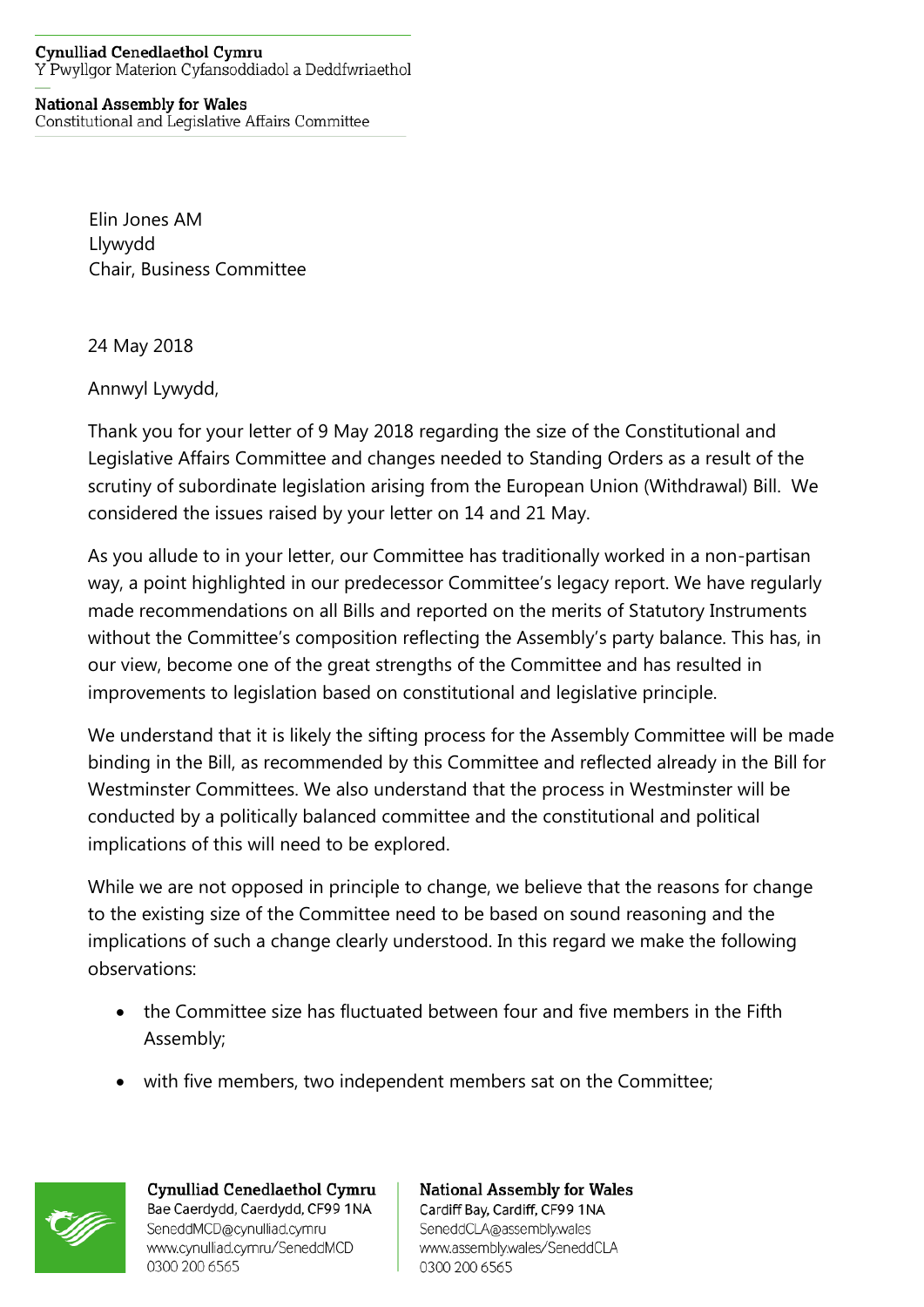- we acknowledge that with a fifth member, concerns about quorum when members are absent are reduced;
- any change to six or more members may change the culture of the Committee;
- attending the Committee would not be optional ad hoc attendance would not be acceptable;
- before moving to a larger committee size, there would need to be a commitment that six members would be available to attend in our regular Monday slot and any additional slots required to scrutinise the increase in Brexit-related subordinate legislation;
- a disagreement in the Committee, of whatever size, about whether the affirmative procedure should be attached to an instrument, would not prevent an Assembly Member from tabling a motion to annul that instrument in order to facilitate a debate on the floor of the Chamber;
- our request (of 12 April) to consider primary legislation relates only to one Bill the Welsh Government's Legislation (Wales) Bill - which we believe concerns matters of constitutional and legislative principle rather than matters of policy; nevertheless we recognise that Business Committee has previously adopted the principle, in most cases, that voting on Bills in committees should reflect the political balance of the Assembly;
- should the Committee be asked to consider a Bill related to Assembly reform, our expectation is that such a request would relate to Stage 1 only as Stage 2 would be conducted by a Committee of the Whole Assembly; rather than increase the size of our Committee for this purpose, another approach may be to set up a new committee for Stage 1 only which incorporates the existing CLA Committee membership but meeting in a different time-slot;
- we would see merit in exploring the possibility of weighted-voting reflecting the political balance of the Assembly, but recognise that this would require careful thought as it may have a number of knock on–effects including inter alia (i) all parties are not currently represented on the Committee, and (ii) the number of independent Members.